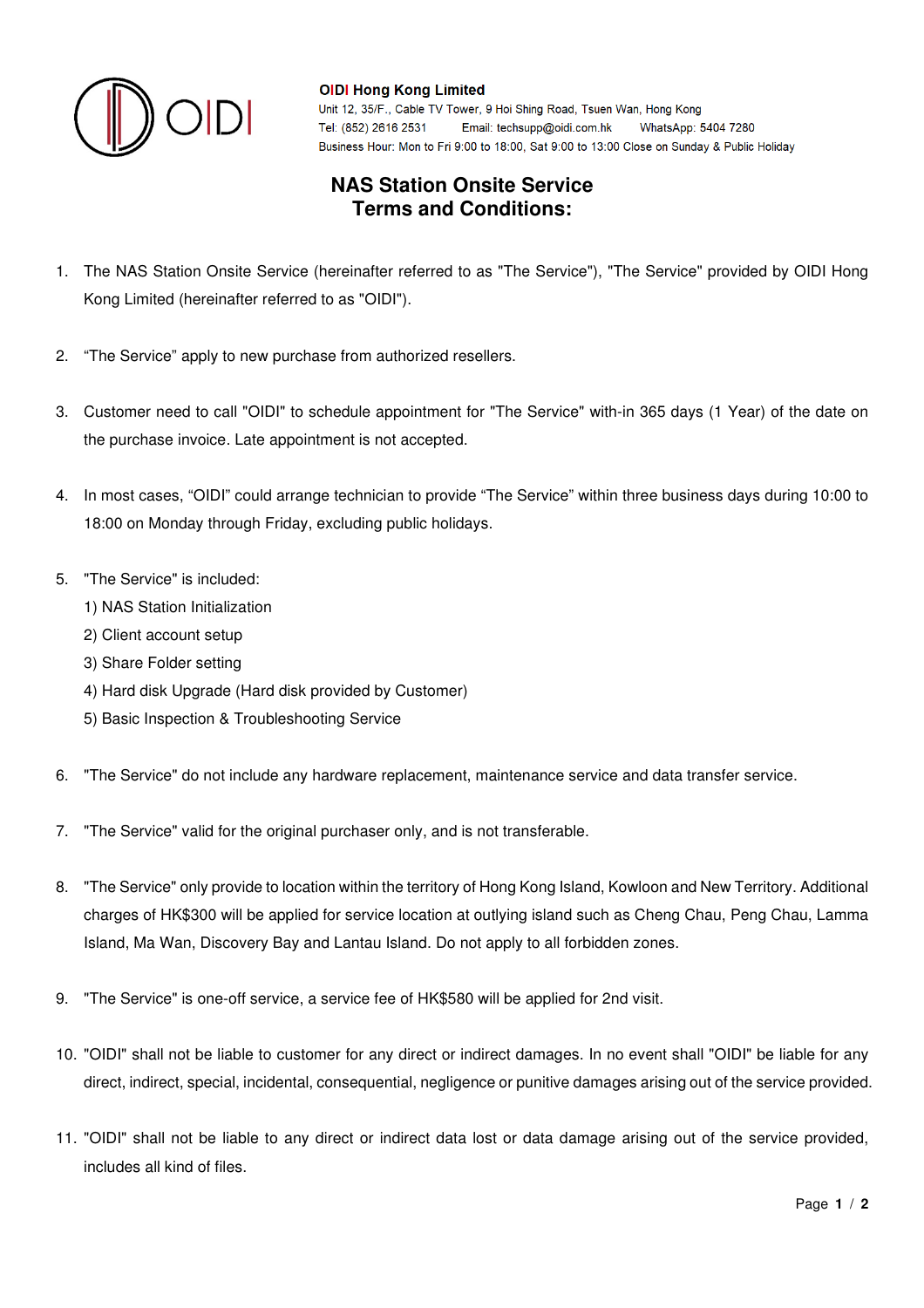

#### **OIDI Hong Kong Limited**

Unit 12, 35/F., Cable TV Tower, 9 Hoi Shing Road, Tsuen Wan, Hong Kong Tel: (852) 2616 2531 Email: techsupp@oidi.com.hk WhatsApp: 5404 7280 Business Hour: Mon to Fri 9:00 to 18:00, Sat 9:00 to 13:00 Close on Sunday & Public Holiday

## **NAS Station Onsite Service Terms and Conditions:**

- 12. "OIDI" has the absolute right in deciding to provide "The Service" or not, the decision of "OIDI" shall be final and conclusive.
- 13. "OIDI" reserves right to alter "The Service" terms and conditions without prior notice.

 $\sim$  End  $\sim$